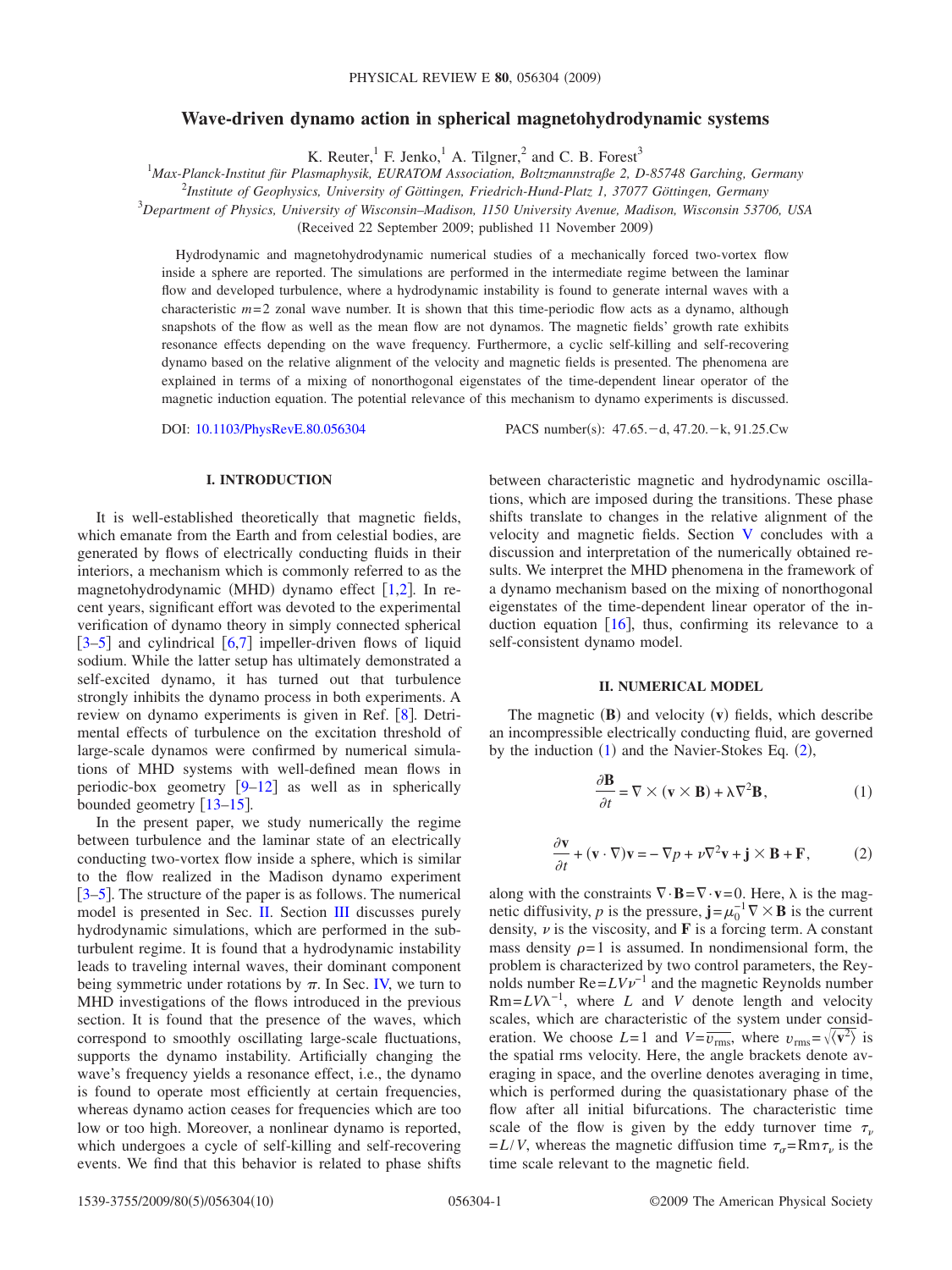We solve numerically the MHD Eqs.  $(1)$  $(1)$  $(1)$  and  $(2)$  $(2)$  $(2)$  in a sphere, using the parallel version of the DYNAMO code [ $13,17$  $13,17$ ]. It employs the standard pseudospectral method based on a poloidal-toroidal decomposition of the vector fields in combination with spherical harmonic expansions. Outer boundary conditions are the potential field solution for the magnetic field, and, unless stated otherwise, the zero-slip condition for the velocity field. The forcing is designed to produce an  $s2t2$  type of flow [[18](#page-9-13)], which consists of two in the toroidal direction counter-rotating hemispherical cells with poloidal circulation in each cell, directed outward to the poles and inward in the equatorial plane. It is given by an axisymmetric localized body force **F** kept constant in time, which reads in a cylindrical coordinate system  $(s, \phi, z)$  as

<span id="page-1-3"></span>
$$
F_s = 0,
$$
  
\n
$$
F_{\phi} = \epsilon \operatorname{sgn}(z) \left[ s^3 r_d^{-3} \sin \frac{\pi s}{2r_d} + \gamma \right],
$$
  
\n
$$
F_z = (1 - \epsilon) \operatorname{sgn}(z) \left[ \sin \frac{\pi s}{r_d} + \delta \right].
$$
 (3)

Assuming a sphere of radius  $r=1$ , the driving is applied within  $0.25 \le |z| \le 0.55$ ,  $s \le r_d = 0.29$ , with the parameters kept constant at  $\epsilon = 0.1$ ,  $\gamma = 0.05$ , and  $\delta = 0.3$ . For sufficiently large Rm, the resulting flow is a dynamo; the  $(\ell = m = 1)$  magnetic eigenmode growing fastest. The generation of this transverse dipole can be understood in the axisymmetric flow using a simple frozen-flux picture based on stretching, twisting, and folding of magnetic field lines  $[19]$  $[19]$  $[19]$ .

In all simulations, the spherical harmonic expansions are triangularly truncated at degree and order  $\ell_{\text{max}} = m_{\text{max}} = 20$ , while 160 uniformly spaced radial points are used. To verify the simulation results obtained at the aforementioned resolution, we have repeated a nonlinear run (the computation of flow C, which is introduced in the following section) using  $\ell_{\text{max}} = m_{\text{max}} = 30$  and 320 grid points in radial direction. The bifurcations toward flow C as well as the growth rate of the magnetic field in the MHD case were fully reproduced, which indicates that converged solutions are obtained already at the coarser resolution. Moreover, power spectra of the velocity fields in terms of  $\ell$  show a dropoff by three to four orders of magnitude between the dominant and the highest wave number. The magnetic field is resolved similarly well. Relevant spectra are shown and discussed in the fol-lowing sections (cf. Figs. [4](#page-2-0) and [12](#page-7-1)). After having introduced the numerical setup, we now turn to an investigation of the hydrodynamics of the flow before we consider full MHD cases.

#### **III. HYDRODYNAMIC STUDIES**

<span id="page-1-0"></span>We first investigate the dynamics of the unmagnetized flow, i.e., Eq.  $(2)$  $(2)$  $(2)$  is integrated forward in time with  $B=0$ . Starting from a fluid at rest, momentum is injected by the body force **F**, and the time integration is performed until a statistically stationary state is reached. This procedure is repeated to scan over various decreasing viscosities, thus, in-

<span id="page-1-1"></span>

FIG. 1. (Color online) Time traces of  $v_{\text{rms}}$  for four  $s2t2$  flows driven by the body force **F**, at Re being moderately above the stable region  $Re < 65$ , illustrating bifurcation sequences.

creasing Re. For  $Re \leq 65$ , the flow reaches a stationary axisymmetric  $(m=0)$  state. Above this threshold, the flow becomes hydrodynamically unstable. To exemplify subse-quent temporal transitions, Fig. [1](#page-1-1) shows time traces of  $v_{\rm rms}$  at Re= 79, 88, 101, 128, the quasistationary states being labeled B, C, D, and E. In each case, the flow first reaches an axisymmetric configuration, which is characterized by an initial plateau (A). Simultaneously, nonaxisymmetric modes with even  $\ell$  and zonal wave number  $m=2$  grow fastest at an exponential rate. Shortly before saturation occurs, the symmetry breaking becomes visible in physical space near the polar regions of the sphere, as indicated in Fig.  $2(a)$  $2(a)$ . The previously circular cross sections of the jets toward the poles are

<span id="page-1-2"></span>

FIG. 2. (Color online) Illustrations of the symmetry breaking in the flow toward state D. (a) Poloidal cross section of the energy density  $\propto v^2$  during the axisymmetric phase A. Arrows indicate the region, where elliptical stretching occurs.  $[(b)-(d)]$  Time series depicting the spatial structure of large amplitudes of  $v^2$  inside the sphere  $r < 0.75$  as the instability grows.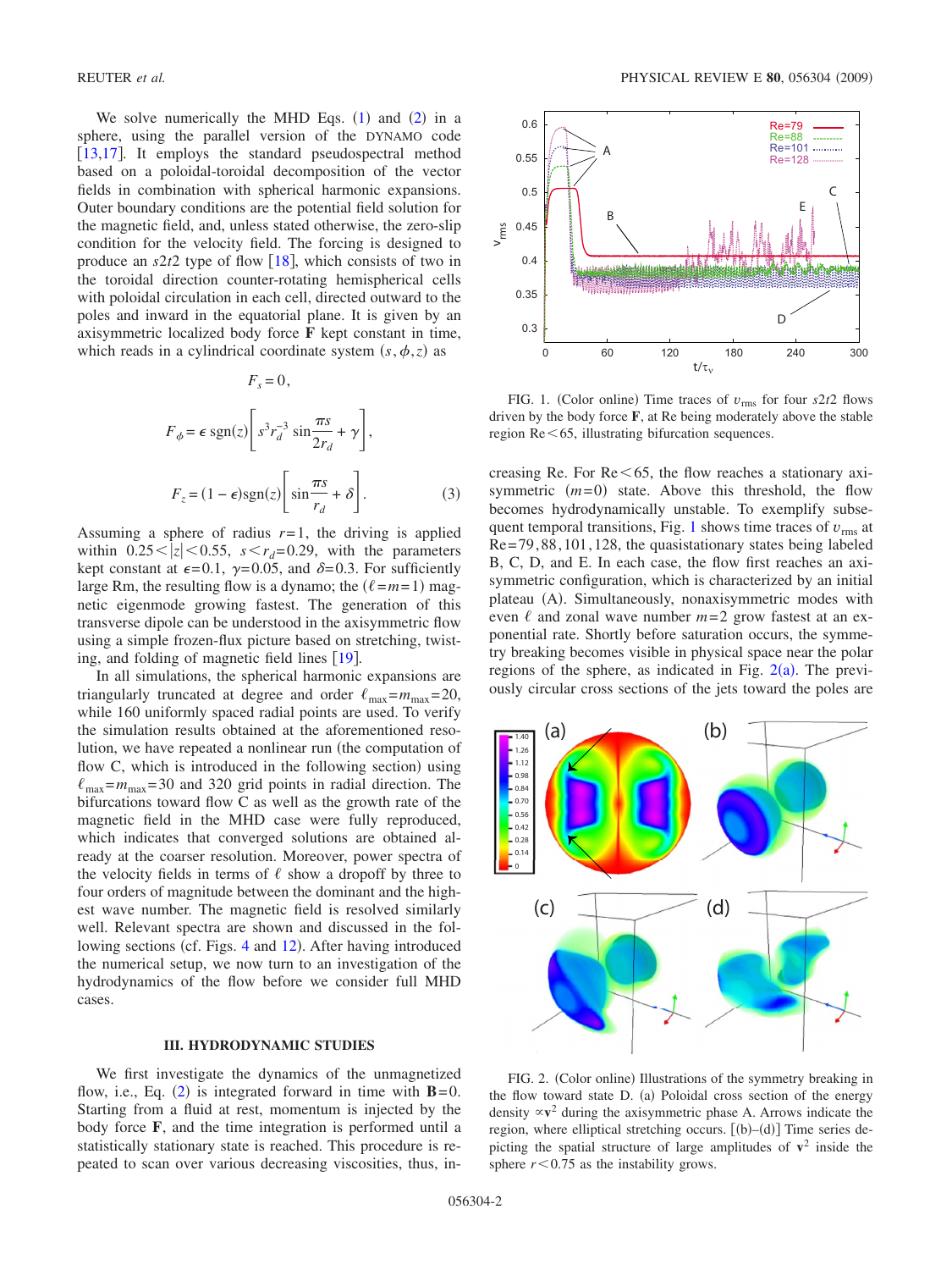<span id="page-2-1"></span>

FIG. 3. (Color online) Mollweide projection of the radial component of a velocity field snapshot at 90% of the sphere's radius during the statistically stationary state D. Arrows indicate the direction of wave propagation.

stretched elliptically as it is depicted in Figs.  $2(b) - 2(d)$  $2(b) - 2(d)$  for the flow D. The nonlinear saturation of this instability manifests itself in a relaxation of  $v_{\rm rms}$  (cf. Fig. [1](#page-1-1)). In physical space, traveling waves with  $m=2$  symmetry emerge; their spatial structure being illustrated in Fig. [3.](#page-2-1) The wave propagation is directed opposite to the sense of rotation of the mean flow in the individual hemisphere as prescribed by the driving, with the wave vector pointing in the zonal direction. With increasing Re, the latitudinal extent of the wave grows toward the equator, coupling the two hemispheres and causing oscillatory fluid motions (cf. Fig. [1,](#page-1-1) states C and D compared to state B). As a result, the wave frequency decreases with increasing Re. With  $Rm \approx 44$  (see below), the frequencies in the laboratory frame turn out to be fast on the resistive time scale, namely,  $f_C \approx 19.08 \tau_\sigma^{-1} = 0.43 \tau_\nu^{-1}$  and  $f_D$  $\approx 16.71 \tau_{\sigma}^{-1}$ =0.39 $\tau_{\nu}^{-1}$ . For Re > 125, turbulence develops, and the  $m=2$  wave feature loses its clear structure (state E).

Figure [4](#page-2-0) displays time-averaged energy spectra of the flows C and D in terms of spherical harmonic degree  $\ell$  and order *m*. The time averaging was performed for several hundred  $\tau_{\nu}$  to assure convergence. The  $\ell$  spectra in Fig. [4](#page-2-0)(a) peak at  $\ell = 2$  for both flows, which is due to the imposed forcing. The spectra are overall similar except for the strength of the  $l=1$  modes, which refer to global circulation; however, these modes are dynamically not important in flow C and even less in D due to their small amplitudes. The spectra of flow C drop off somewhat faster than those of flow D, which is to be expected due to the larger value of the kinematic viscosity in run C. The spectra in terms of the order  $m$  shown in Fig.  $4(b)$  $4(b)$ , however, yield differences between C and D concerning the amplitude of the modes with odd wave numbers. In both cases, the spectra peak at  $m=0$ , which is due to the axisymmetric background flow. The dominant peak connected with nonaxisymmetric modes is found at  $m=2$  and caused by the wave feature followed by peaks at higher harmonics with even *m*. The origin of the preference for even modes in flow D remains unclear. During the initial bifurcation sequence, the amplitudes of the odd *m* modes drop off suddenly around  $\tau_{v} \approx 70$  after a phase spectrally similar to C before the statistically stationary state D  $(Re= 101)$  is reached. The corresponding change in the flow

<span id="page-2-0"></span>

FIG. 4. (Color online) Time-averaged spectra of the kineticenergy density in the flows C and D as functions of spherical harmonic degree (a) and order (b).

becomes apparent in Fig. [1](#page-1-1) as a change in the oscillatory behavior of the respective time trace. Conversely, the flow C at Re= 88 starts off with odd *m* modes at small amplitude after the initial transition A. The respective time trace in Fig. [1](#page-1-1) shows regular oscillations until, at  $\tau_{v} \approx 210$ , odd *m* modes have grown sufficiently strong to become dynamically important. The change in the flow toward the statistically stationary state C manifests itself in a more irregular time trace of *v*rms. Flows with metastable states switching between the characteristics of flow C and D were not observed, although this possibility may exist. It should be noted that when going to higher Re, the *m* spectra tend to be smoothed. A local peak at  $m=2$  is still found and can be interpreted as the signature of the most unstable modes excited by the hydrodynamic instability.

In the case of flow D, the temporal evolution of the dominant components of the spectrum is shown in the upper panel of Fig. [9.](#page-6-0) The time trace of the  $(\ell = 2, m = 0)$  axisymmetric background flow [which will be abbreviated  $(2,0)$  in the following] is modulated sinusoidally at frequency  $f<sub>D</sub>$  via nonlinear interactions with other modes. The *m*= 2 wave feature corresponds to modes oscillating at a time-periodic nonsinusoidal pattern at an amplitude, which is about 10% of the amplitude of the  $(2,0)$  background flow. In the case of flow C, the picture is overall similar, although the time traces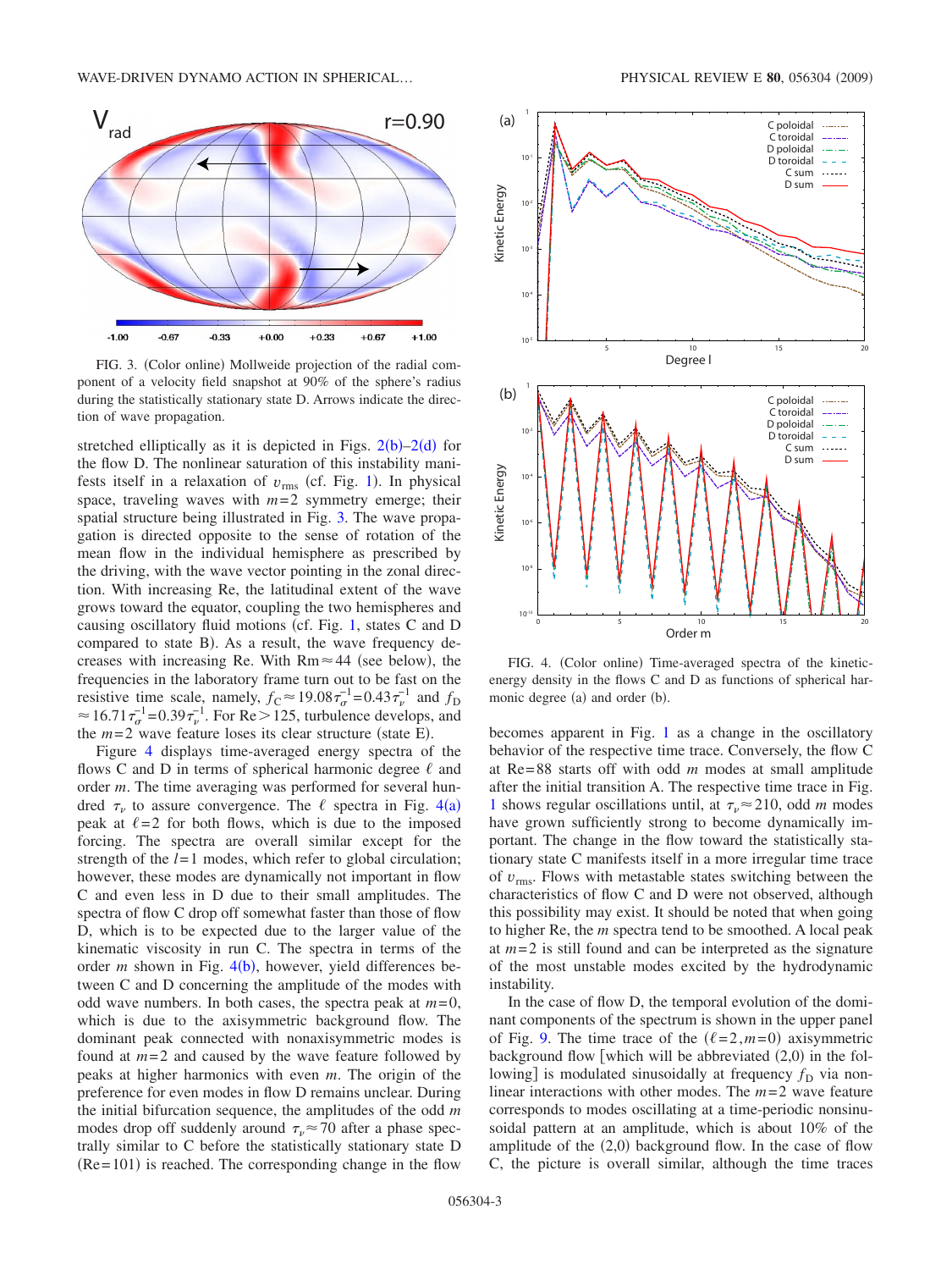show different characteristics concerning their periodicity and shape.

Additional numerical experiments were performed to better understand the origin of the wave phenomenon. Outer shear layers, which exist due to the zero-slip condition on the velocity field, prove to be crucial for the wave generation. This boundary condition requires the three vector components of the velocity field to be zero at the outer boundary. It is intended to be an approximation of the experimental reality, where liquid sodium is confined by a solid wall. Applying the stress-free boundary condition instead in a numerical experiment while leaving the forcing **F** unchanged fundamentally alters the nature of the hydrodynamic instability. The stress-free boundary condition requires the radial component of the velocity field to be zero at the boundary, whereas the angular components evolve under the constraint of zero stress. As a result, a flow pattern with a strong zonal flow next to the boundary develops in each hemisphere. Stationary states with waves comparable to the flows C and D are not observed. These findings support the potential relevance of the results presented in this paper to existing dynamo experiments, where boundary layers with strong shear exist in the flows next to the outer walls.

Moreover, the fact that *s*2*t*2 flows were studied in the past by several groups, each of them using slightly different forcing functions or prescribed flows, motivates us to investigate the role of the forcing term on the wave generation. Applying the zero-slip condition, wavy states similar to C and D are found in the subturbulent regime when the flow is driven by the localized body force given in  $[13,14]$  $[13,14]$  $[13,14]$  $[13,14]$ , and, similarly, when the global  $s2t2$  profiles discussed in  $\left[18\right]$  $\left[18\right]$  $\left[18\right]$  are employed to drive the flow. In addition to the axisymmetric component, nonaxisymmetric  $m=2$  modes are found to dominate in these flows; however, modes with  $m=1$  and  $m=3$  wave numbers are dynamically important as well. A main difference between the three forcing schemes consists in the distance between the active region, where momentum is injected, and the outer boundary. This distance is largest in our impeller model  $[Eq. (3)]$  $[Eq. (3)]$  $[Eq. (3)]$  and is chosen to be smaller in the latter forcing schemes. The decrease affects the thickness of the boundary layer and thereby the rate of strain, which in turn may govern which zonal mode *m* is most unstable. A final comment on the influence of the forcing is made on the structure of the magnetic field in case of a dynamo. It turns out that a flow forced by Eq.  $(3)$  $(3)$  $(3)$  favors an  $m=1$  dipole mode in the laminar case, in the intermediate subturbulent range on which we focus in the present paper, as well as in the presence of developed turbulence. An *m*= 0 axial dipole as it was reported in  $[13,14]$  $[13,14]$  $[13,14]$  $[13,14]$  has not been found using Eq. ([3](#page-1-3)). We have, however, numerically confirmed its existence in turbulent flows when the forcing reported in  $[13,14]$  $[13,14]$  $[13,14]$  $[13,14]$  is applied.

A more detailed investigation of the hydrodynamics of the *s*2*t*2 flow is certainly required to shed light on the plausible conjecture that the previously discussed hydrodynamic instability and wave formation are universal features of the spherically bounded *s*2*t*2 flow. The corresponding study, however, goes beyond the scope of the present paper. We now proceed toward the actual goal of the paper, namely, the investigation of the dynamo properties of the subturbulent flows C and D.

<span id="page-3-1"></span>

FIG. 5. (Color online) Energies of the magnetic field over time, from simulations (i)–(iii) based on the flow C (Re=88, Rm=44).

## **IV. MHD INVESTIGATIONS**

<span id="page-3-0"></span>The *s*2*t*2 class of dynamos has been the focus of several numerical investigations pioneered by the work of Dudley and James  $[18]$  $[18]$  $[18]$ , who solved the induction equation for a stationary prescribed two-vortex flow. Later—mainly concentrating on the role of turbulence on the dynamo process fully time-dependent flows in nonlinear MHD simulations were studied  $\left[13-15\right]$  $\left[13-15\right]$  $\left[13-15\right]$ . Until now, however, the effect of smoothly fluctuating fluid motions below the transition to developed turbulence has not been considered explicitly. This motivates us to investigate the temporal evolution of seed magnetic fields in the flows C and D. To this end, the magnetic field **B** is initialized with pseudorandom noise at small amplitude, and the induction equation is solved numerically using four different types of velocity fields **v** based on C and D: (i) time-dependent flows  $\mathbf{v}(\mathbf{x},t)$ , i.e., the coupled Eqs. ([1](#page-0-1)) and ([2](#page-0-2)) are integrated; (ii) snapshots  $\mathbf{v}(\mathbf{x}, t_i)$ , *i*  $=1, \ldots, n$  of the flows kept fixed in time; (iii) time-averaged velocity fields  $\overline{\mathbf{v}} = \frac{1}{T} \int_{t_0}^{t_0+T} \mathbf{v}(\mathbf{x}, t) dt$ , with  $T > 10^2 \tau_v$ ; (iv) consecutive snapshots of the flows iterated at variable rates, which allows to examine the effect of the wave frequency on the magnetic field's growth rate. Practically, the runs of type (iv) are performed by subsequently reading previously saved snapshots from hard disk, while solving Eq.  $(1)$  $(1)$  $(1)$ . Unless stated otherwise, all MHD runs discussed in the following are performed at  $Rm \approx 44$ .

We first consider the flow C for which Fig. [5](#page-3-1) summarizes the results of the numerical experiments (i)–(iii). Eight randomly selected snapshots—as indicated by the inset—show decaying magnetic fields. Moreover, the mean flow is not a dynamo. Only the time-dependent flow (i) shows a growing magnetic field solution. Clearly, the presence of time dependence in the velocity field in the form of periodic wave motion causes the magnetic field to grow. In fact, in the regime around  $\text{Re} \approx 100$ , the dynamo threshold of the mean flow is  $Rm_c(\overline{v}) \approx 55$ , which is significantly larger than the threshold of the time-dependent flows, being  $Rm_c \approx 32$ . Figure [6](#page-4-0) displays the growth rate as a function of the relative wave frequency  $f/f_C$  obtained by performing experiment (iv). For comparison, the growth rate calculated from the self-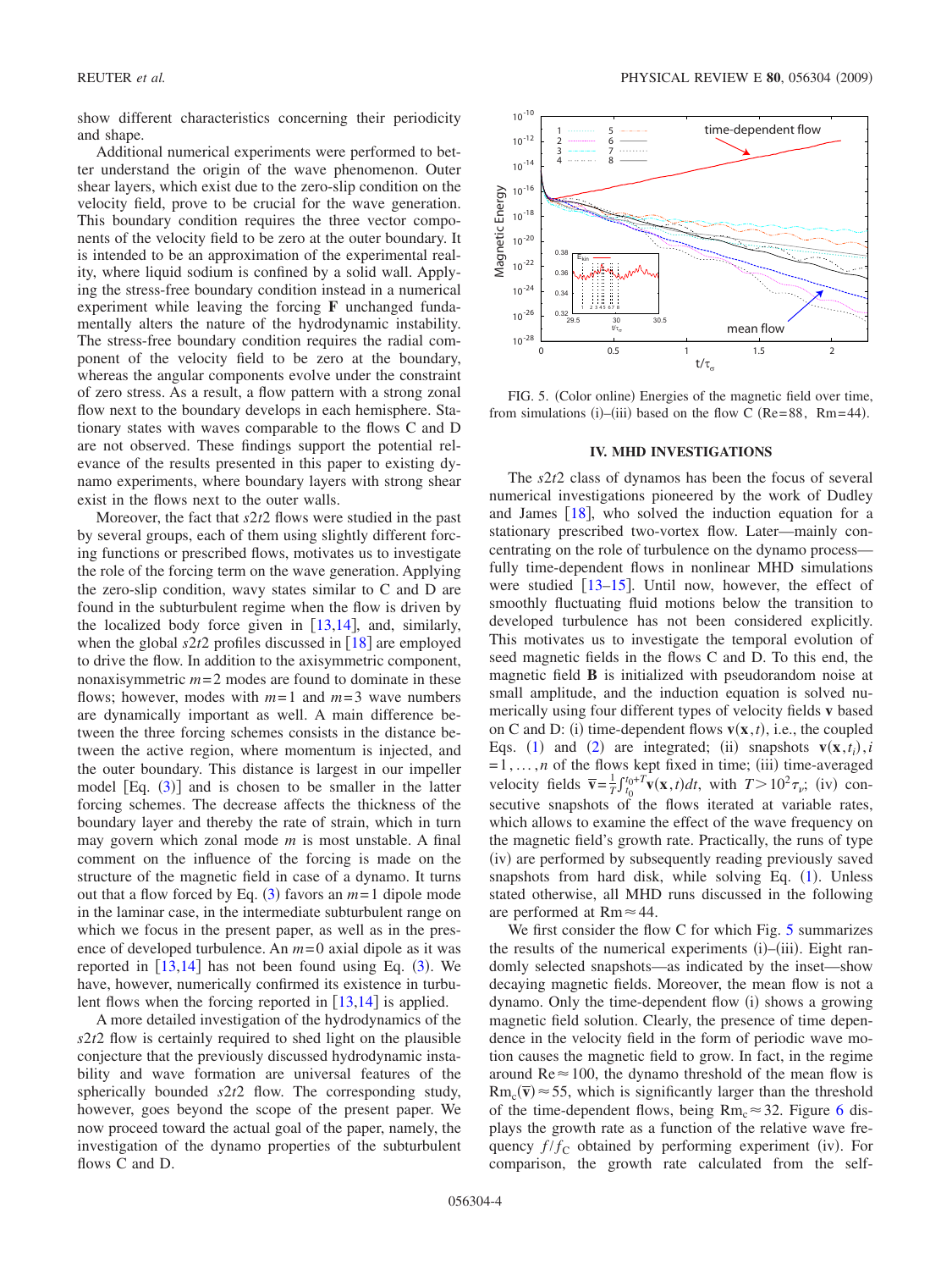<span id="page-4-0"></span>

FIG. 6. (Color online) Growth rate of the magnetic field, normalized by the negative free dipole decay rate, as a function of the relative wave frequency  $f/f_c$ . The simulations were performed based on flow C at Rm= 44.

consistent run (i) is included. A window with positive growth rates  $(f/f_C \approx 0.55, ..., 6.0)$  exists, which contains two local maxima at  $f/f_C \approx 0.9$  and  $f/f_C \approx 4.4$  being symptomatic of resonant behavior. The first maximum happens to be in good agreement with the frequency of the hydrodynamic waves in run (i). Negative growth rates occur when the wave is either too fast or too slow. The latter finding reflects the fact that snapshots of the flow are not dynamos. Iterating through the velocity field snapshots in reversed order, i.e., inverting the direction of wave propagation without changing the shape of the waves, causes seed magnetic fields to decay in all investigated cases in the range  $f/f_c = -10.0, \ldots, -0.1$ . The observation of magnetic field amplification in a spherically bounded MHD dynamo model induced by hydrodynamic waves represents the key result of our work. A power spectrum of the growing magnetic field obtained from the nonlinear MHD simulation of flow C is given in Fig. [12.](#page-7-1) The magnetic field is clearly dominated by the  $(1,1)$  dipole mode. The dynamo based on experiment (i) saturates to a stationary state without any time dependence in the velocity and magnetic fields. The kinetic and magnetic energies are roughly in equipartition. Before we turn toward a discussion of the physics governing the magnetic field growth in flow C, we perform an analogous investigation of the flow D.

An intriguing phenomenon is found when the evolution of magnetic fields in flow D is studied. Performing run (i), a seed magnetic field first grows exponentially at a normalized rate  $\gamma_{\rm D} \approx 0.46$ , as it is indicated by the time trace of the magnetic energy in Fig. [7.](#page-4-1) Nonlinear feedback via the Lorentz force acts starting from  $\tau_{\sigma} \approx 4.0$  for a period of  $\sim 0.5 \tau_{\sigma}$ during which the energy ratio peaks at  $E_{mag}/E_{kin} \approx 0.04$  (la-beled "NL" in Fig. [7](#page-4-1)). A transition occurs to a metastable state D', which has a lifetime of about  $2\tau_{\sigma} \approx 90\tau_{\nu}$ . The MHD system no longer sustains the dynamo process, as the exponential decay of the magnetic field at rate  $\gamma_{D}$  ≈ -0.65 indicates, until it recovers back to the initial state D, which again allows for magnetic field growth at  $\gamma_D$ , thus, closing the cycle. In the following and unless stated otherwise, the labels D and  $D'$  refer to the growth and decay phases, as indicated in Fig. [7.](#page-4-1)

<span id="page-4-1"></span>

FIG. 7. (Color online) Time traces of kinetic and magnetic energies, the flow initially being in state  $D(Rm=44)$ . The inset shows the kinetic energy during the transition from growth to decay.

To investigate the nature of the cyclic behavior, we have repeated the numerical experiments (ii)–(iv) using flows during both the growth phase  $D$  and the decay phase  $D'$ . The mean flows and field snapshots were obtained from run (i) at times sufficiently far away from the transitions and while the magnetic field was negligibly small. Experiment (ii) shows growing and decaying solutions for the magnetic field in both cases  $D$  and  $D'$ . This result does not disagree with the result obtained from flow C at Rm= 44 since a similar situation can easily be constructed using D by decreasing Rm below 44, i.e., all selected snapshots in experiment (ii) are not dynamos, whereas a random seed magnetic field grows in time. The mean flows during phase  $D$  and  $D'$  are identical by visual inspection, which explains the finding that experiment (iii) yields identical decay rates  $\gamma_{DM} \approx -0.31$ . Note that during the phase  $D'$  in run (i), the magnetic field decays twice as fast as it does in the mean flow. Finally, experiment (iv) yields resonance behavior qualitatively similar to flow C. To shed more light on the nature of the transitions, further investigations are presented in the following. The main question to be addressed is how the velocity field, the magnetic field, or the combination of both is altered during the transitions.

"Self-killing" (though—to our knowledge—no "selfrecovering") nonlinear dynamos have been reported previously  $[20,21]$  $[20,21]$  $[20,21]$  $[20,21]$ . Their mechanism is based on a modification of the flow due to the action of the Lorentz force away from an initial state, which has supported magnetic field growth toward a second solution of the nonlinear Navier-Stokes Eq. ([2](#page-0-2)), which prevents magnetic field growth. During the transition from  $D$  to  $D'$ , additional exponentially decaying smooth fluid motions on a slow time scale are excited, as the inset in Fig. [7](#page-4-1) indicates. However, the magnetic field continues to decay at constant rate  $\gamma_{D'}$ , while the fluid perturbation is damped to very small amplitude, indicating that this perturbation might be unimportant. This hypothesis will be confirmed by the investigations presented below.

To scrutinize the transition, we have performed the following numerical experiments  $(a)$ – $(c)$  using the solutions  $\mathbf{v}_{NL}$ and/or  $\mathbf{B}_{\text{NL}}$  of the system at time  $\tau_{\sigma} \approx 4.2$  as initial conditions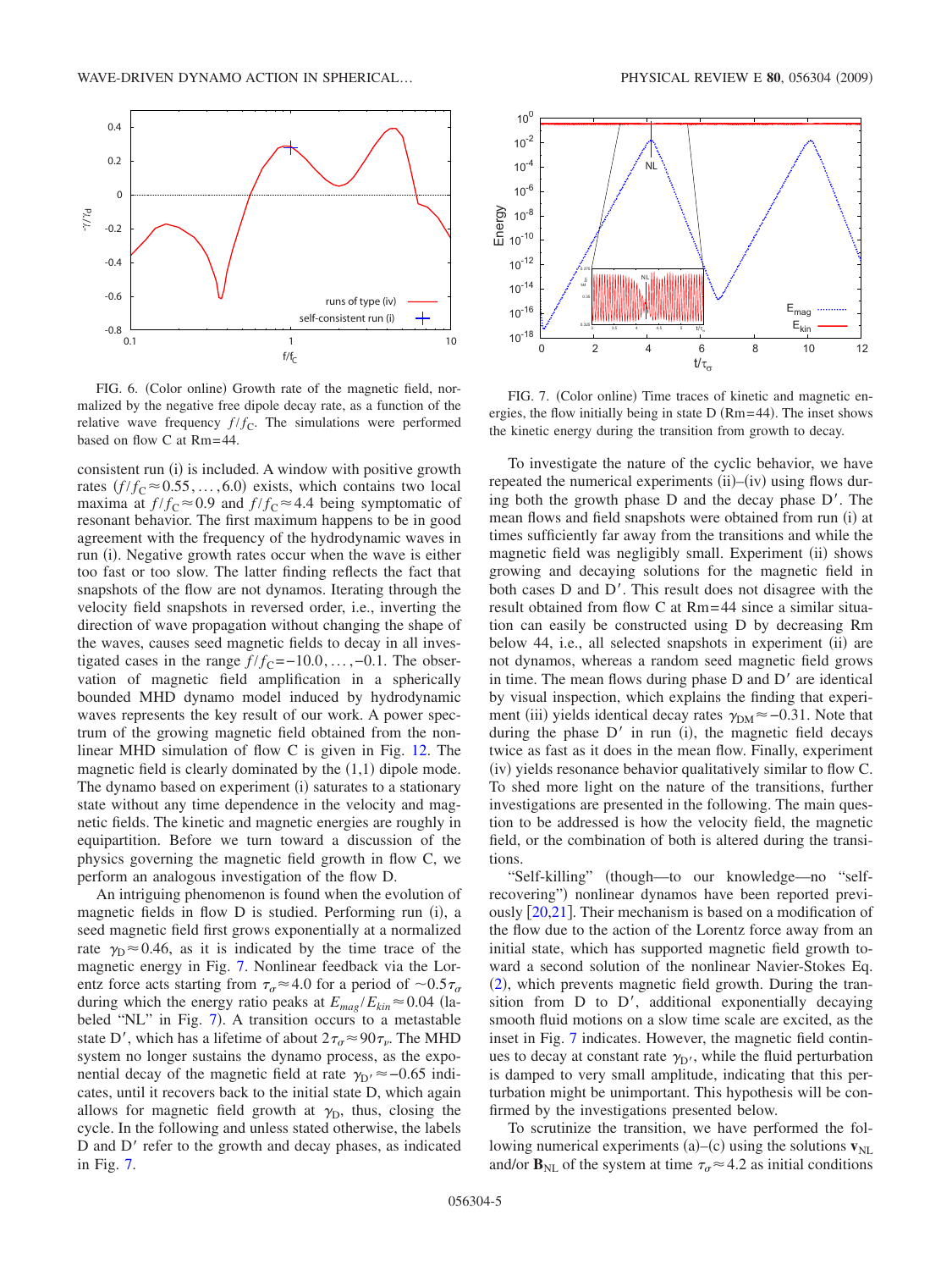in the MHD equations. The field  $\mathbf{B}_{NL}$  was rescaled to infinitesimal amplitude, comparable to the seed fields used in previous runs. Hence, the structure of the magnetic field is preserved, whereas an immediate backreaction on the flow is avoided. The experiments and results are as follows. (a) Integration of the MHD equations, using  $\mathbf{v}_{\text{NL}}$  and the rescaled  $\mathbf{B}_{\text{NL}}$  as initial conditions, exhibits the decay phase at rate  $\gamma_{\text{D}}$ , [which is of the same duration as in  $(i)$ ] followed by the transition to growth. (b) Integration starting from  $\mathbf{v}_{NL}$  and an infinitesimal pseudorandom magnetic field yields magnetic field growth at rate  $\gamma_{D}$ . (c) Integration starting from a velocity field obtained during D' different from  $v_{NL}$  and from the rescaled  $\mathbf{B}_{\text{NL}}$  (i.e., introducing a phase shift between the selfconsistently adjusted configurations of the fields) leads to the same result as in run (b).

We have further investigated the transitions by examining explicitly the temporal characteristics of the spectrum. To this end, Fig. [8](#page-5-0) displays time traces of the sum of the volume-integrated poloidal and toroidal energies in the dominant modes during the transition from D to D'.

As it was already pointed out in the previous section on hydrodynamics, the  $(2,0)$  time trace of flow  $D$  is modulated sinusoidally. Hence, it is suited to derive the phase relative to a mode, which oscillates similarly in time. In Fig.  $8(a)$  $8(a)$ , the dominant modes of kinetic energy obtained from the MHD simulation are plotted over time. These are the  $(2,0)$  mode, which is responsible for the axisymmetric background flow, and the three strongest  $(m=2)$  modes, which account for the bulk of the nonaxisymmetric wave feature. In addition, the  $(2,0)$  time trace from a simulation without magnetic field is shown. The generating run was started using an initial condition obtained from the MHD simulation at  $\tau_{\sigma}$ =2.0 when the magnetic field was negligibly small. It is seen easily by comparing the  $(2,0)$  curves that the nonlinear feedback due to the Lorentz force causes a phase shift by  $\pi$  relative to the unperturbed flow. Except for this phase shift, the spectral characteristics of the flow remain unaffected. Figure  $8(b)$  $8(b)$ shows the dominant magnetic energy modes during the same time interval and, in addition, the time trace of the  $(2,0)$ kinetic-energy mode from Fig.  $8(a)$  $8(a)$ . Before the transition takes place, the oscillations in the dominant modes of the magnetic and the velocity field are in phase, as it is indicated by vertical lines. After the transition, the curves oscillate out of phase by  $\pi$ . In particular, the magnetic energy modes continue to oscillate at their characteristic frequencies during the transition, whereas the kinetic-energy modes experience a phase shift by  $\pi$ . This phase shift is related to a change in the relative alignment of the velocity and magnetic fields, which will be discussed in detail in the following paragraph. The relevant spectral components during the transition from  $D'$  to D are displayed in Fig. [9.](#page-6-0)

It is readily seen in subfigure (a) that the velocity field modes are completely unaffected by the change from decay to growth of the magnetic field. The magnetic time traces switch from out-of-phase oscillations to oscillations which are in phase with the dominant hydrodynamic oscillations as subfigure (b) indicates.

It is illustrative to translate the phase shifts to the respective changes in physical space.

To this end, we begin with an investigation of the velocity field during the transition NL. The panels (a) and (c) in Fig.

<span id="page-5-0"></span>

FIG. 8. (Color online) (a) Volume-integrated spectral energies as functions of time of the four dominant modes in flow D during the transition from  $D$  to  $D'$  in the full MHD simulation (cf. Fig. [7](#page-4-1)). For comparison, the time trace of the  $(2,0)$  mode of a magnetically unperturbed purely hydrodynamic simulation of the same flow is included, rescaled to 50% of its amplitude. The scaling is indicated by an asterisk (\*). Vertical bars indicate the phase shift, which is imposed on the hydrodynamic oscillation. (b) Spectral energies as functions of time of the three dominant modes of the magnetic field during the transition from  $D$  to  $D'$ . For comparison, the  $(2,0)$  mode of the velocity field is displayed [cf. subfigure (a)]. Vertical bars illustrate a phase shift, which develops between the oscillations of the magnetic energy and the oscillations of the kinetic energy. The magnetic energy (\*) was scaled by a factor of 10.

[10](#page-6-1) show snapshots of the radial component of the velocity field taken at maxima of the  $(2,0)$  kinetic-energy time trace, before and after the transition [viz., Fig.  $8(a)$  $8(a)$ ]. For the following discussion, it is useful to introduce a virtual plane on a circle of longitude, which is defined by the *z* axis and the longitudinal coordinate at which the counterpropagating wave features in the upper and lower hemispheres "meet." The position of the plane varies between runs due to the rotational symmetry the flow has about the *z* axis before it becomes hydrodynamically unstable. However, once states, such as C or D, are reached, this plane stays fixed in space since the waves counterpropagate at the same velocity in each hemisphere. Relating this virtual plane to the oscillations in Fig.  $8(a)$  $8(a)$ , the wave features reach it at maxima of the  $(2,0)$  kinetic-energy time trace. From Figs.  $10(a)$  $10(a)$  and  $10(c)$ , it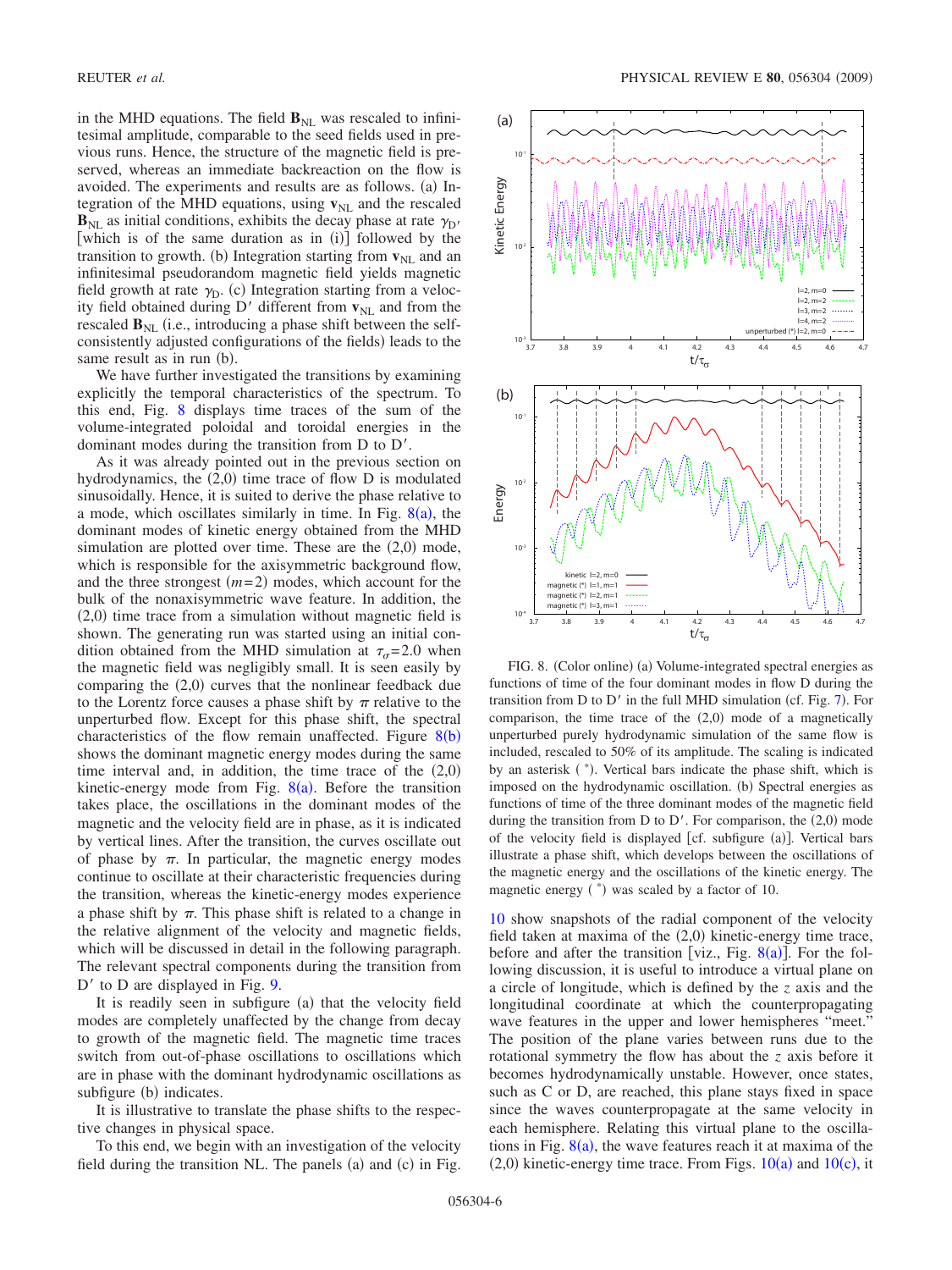<span id="page-6-0"></span>

FIG. 9. (Color online) (a) Dominant modes of the velocity field during the transition from D' to D [viz., Fig. [8](#page-5-0)(a)]. (b) Dominant modes of the magnetic field during the transition from  $D'$  to  $D$ [viz., Fig.  $8(b)$  $8(b)$ ]. The  $(2,0)$  velocity mode from subfigure  $(a)$  is displayed for the purpose of illustrating the phase angle relative to the magnetic dipole mode. For practical reasons, the amplitude of the kinetic (magnetic) energy was scaled by a factor of  $9^{-3}$  (10<sup>10</sup>).

is evident that the nonlinear feedback during NL due to the Lorentz force rotates the plane by  $\pi/2$  about the *z* axis, which translates to the phase shift by  $\pi$  relative to the unperturbed flow, as indicated in Fig.  $8(a)$  $8(a)$ . The panels (b) and (d) of Fig. [10](#page-6-1) show the radial magnetic field snapshots associated with the velocity fields shown in the panels (a) and (c). The magnetic field is dominated by an  $(1,1)$  equatorial dipole mode, which is evident from the flux patches peaking on the equator. The magnetic field's geometry changes periodically in time during wave motion; however, the equatorial dipole stays fixed sufficiently far from the transitions, which can be understood from the same symmetry argument as in the case of the aforementioned plane. The magnetic equatorial dipole does not change its position during NL, as a comparison of the panels (b) and (d) in Fig. [10](#page-6-1) yields. Comparing the panels (a) and (b) in Fig.  $10$ , the plane characterizing the wave motion is coaligned with the equatorial dipole before the transition. After NL, the plane and the dipole are oriented perpendicular to each other due to the changes in the velocity field [viz., Figs.  $10(c)$  $10(c)$  and  $10(d)$ ]. Obviously, the alignment of the velocity field relative to the magnetic field is decisive

<span id="page-6-1"></span>

FIG. 10. (Color online) Radial vector component of the velocity field  $[(a)$  and  $(c)]$  and the normalized magnetic field  $[(b)$  and  $(d)]$  at 90% of the sphere's radius before  $[(a)$  and  $(b)]$  and after  $[(c)$  and (d)] the first transition from growth to decay, labeled NL. The snapshots were taken at maxima of the  $(2,0)$  kinetic-energy time trace [viz., Fig.  $8(b)$  $8(b)$ ].

if the magnetic field grows or decays in time. Let us continue with following the changes to the fields during subsequent transitions. Figure [11](#page-6-2) shows snapshots of the normalized radial magnetic fields during the second growth phase, the second decay phase, and the third growth phase. During the transition from decay to growth at  $\tau_{\alpha} \approx 6.7$ , the equatorial magnetic dipole rotates by  $\pi/2$  as it is evident from comparing Figs.  $10(d)$  $10(d)$  and  $11(a)$  $11(a)$ , whereas the flow remains in the state indicated by Figs.  $9(c)$  $9(c)$  and  $10(a)$  $10(a)$ . Hence, the magnetic dipole component and the plane characterizing the wave motion are parallel to each other again, which results in a magnetic field growth. Once the magnetic field has grown sufficiently strong, which is the case at  $\tau_{\alpha} \approx 10.1$ , the wave motion is pushed toward the initial state as depicted in Fig.  $10(a)$  $10(a)$ , while the equatorial dipole keeps its position [cf. Fig.  $11(b)$  $11(b)$ ]. The magnetic field decays and starts growing again when its equatorial dipole component rotates by  $\pi/2$  to reach coalignment with the plane characterizing the wave motion

<span id="page-6-2"></span>

FIG. 11. (Color online) Radial vector component of the normalized magnetic field at 90% of the sphere's radius during the second growth phase (a), the second decay phase (b), and the third growth phase (c).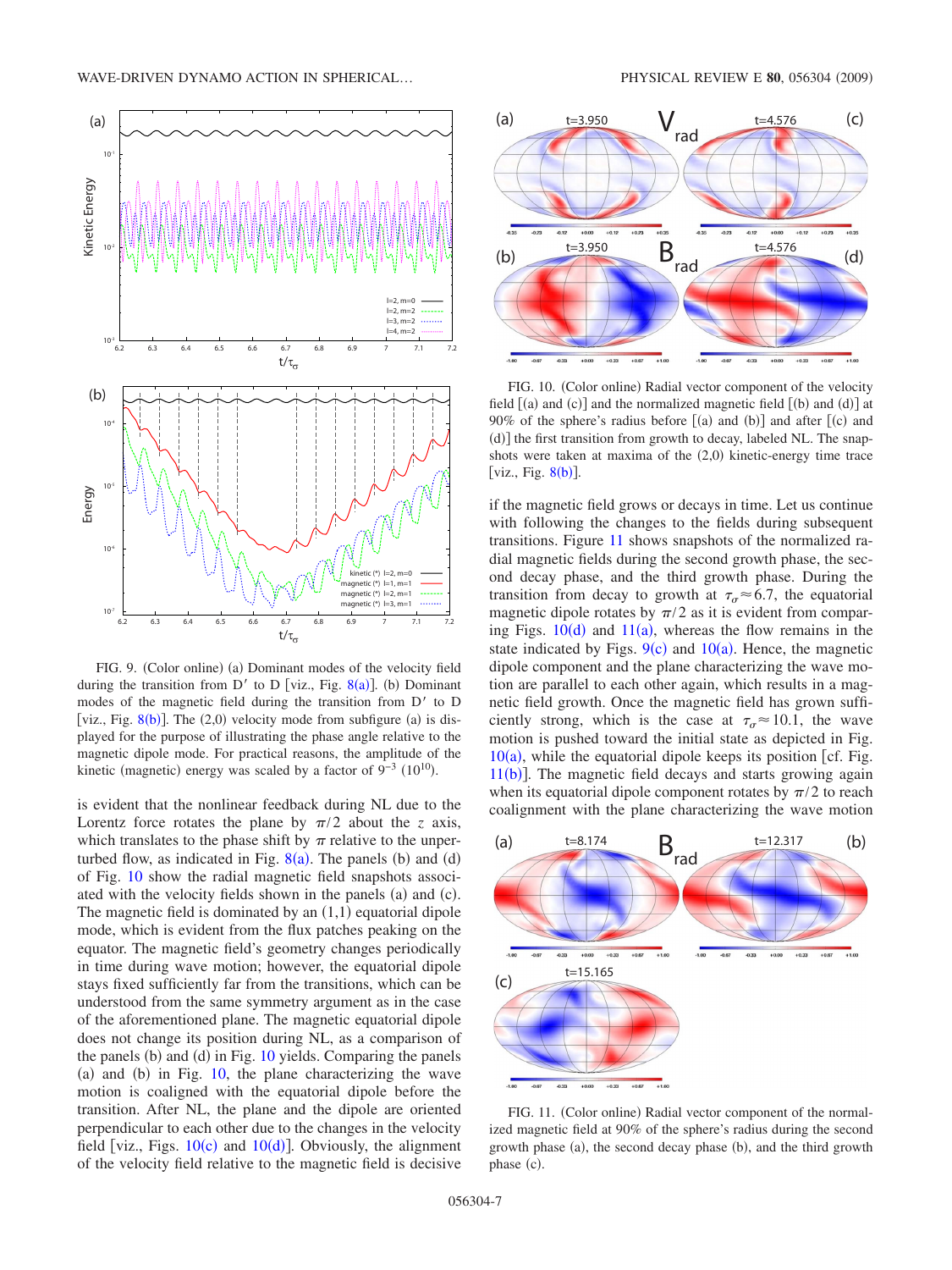<span id="page-7-1"></span>

FIG. 12. (Color online) Normalized and time-averaged spectra of the magnetic energy density during the kinematic (growth) phase in the flows  $C$  and  $D$  as functions of spherical harmonic degree  $(a)$ and order (b).

[cf. Figs.  $10(a)$  $10(a)$  and  $11(c)$  $11(c)$ ]. In summary, the equatorial dipole tilts by  $\pi/2$  about the *z* axis between subsequent growth phases, which adds up to a field reversal after two cycles  $\lceil cf \rceil$ . Figs.  $10(b)$  $10(b)$  and  $11(c)$  $11(c)$ ]. The magnetic induction equation  $(1)$  $(1)$  $(1)$ allows for such field reversals since if **B** is a solution for a given flow, −**B** is a valid solution as well. Whenever the magnetic field reacts back on the velocity field, the flow is forced to switch between the configurations shown in Figs.  $10(a)$  $10(a)$  and  $10(c)$ . The dynamo based on flow C operates similarly to flow D during the growth phase, as it is shown in Figs.  $10(a)$  $10(a)$  and  $10(b)$ , however, does not show cyclic behavior.

The power spectrum of the growing magnetic field in system D is given in Fig. [12.](#page-7-1) The power spectrum of the decaying magnetic field is virtually undistinguishable and was therefore not included. Compared to C, the odd *m* modes are more pronounced, which is due to the preference for even *m* modes in flow D.

Nonlinear saturation to a stationary state with  $E_{mag}/E_{kin}$  $\approx$  1.2 is reached above Rm=51. Time traces of the dominant kinetic-energy modes during saturation are shown in Fig. [13.](#page-7-2) Compared to the previously discussed cyclic dynamo, the

<span id="page-7-2"></span>

FIG. 13. (Color online) Saturation of a dynamo based on flow D at Rm= 51. The system evolves toward a completely stationary state as it is illustrated by time traces of the dominant kinetic (a) and magnetic (b) modes.

system saturates toward a completely stationary state without any oscillations similar to the saturated dynamo state of flow  $C$  at  $Rm = 44$ .

We now turn to a discussion of the physics results.

#### **V. DISCUSSION**

<span id="page-7-0"></span>Our numerical investigations indicate that magnetic field amplification generated by time-periodic nonaxisymmetric  $m=2$  hydrodynamic waves is relevant to the large-scale dynamo process inside a spherical fluid conductor. These waves emerge due to a hydrodynamic instability, which breaks the rotational symmetry of the flow. The flow itself is driven by an axisymmetric body force and subject to the zero-slip outer boundary condition in order to mimic a situation similar to the Madison dynamo experiment. Several bifurcation sequences toward different statistically stationary flows with  $m=2$  waves are observed, depending on the fluid Reynolds number. The numerical investigations are performed in the intermediate regime between the laminar flow and developed turbulence, which facilitates the identification of the dominant physical effects.

Let us briefly reiterate the key results, which were obtained by solving the induction equation using the aforemen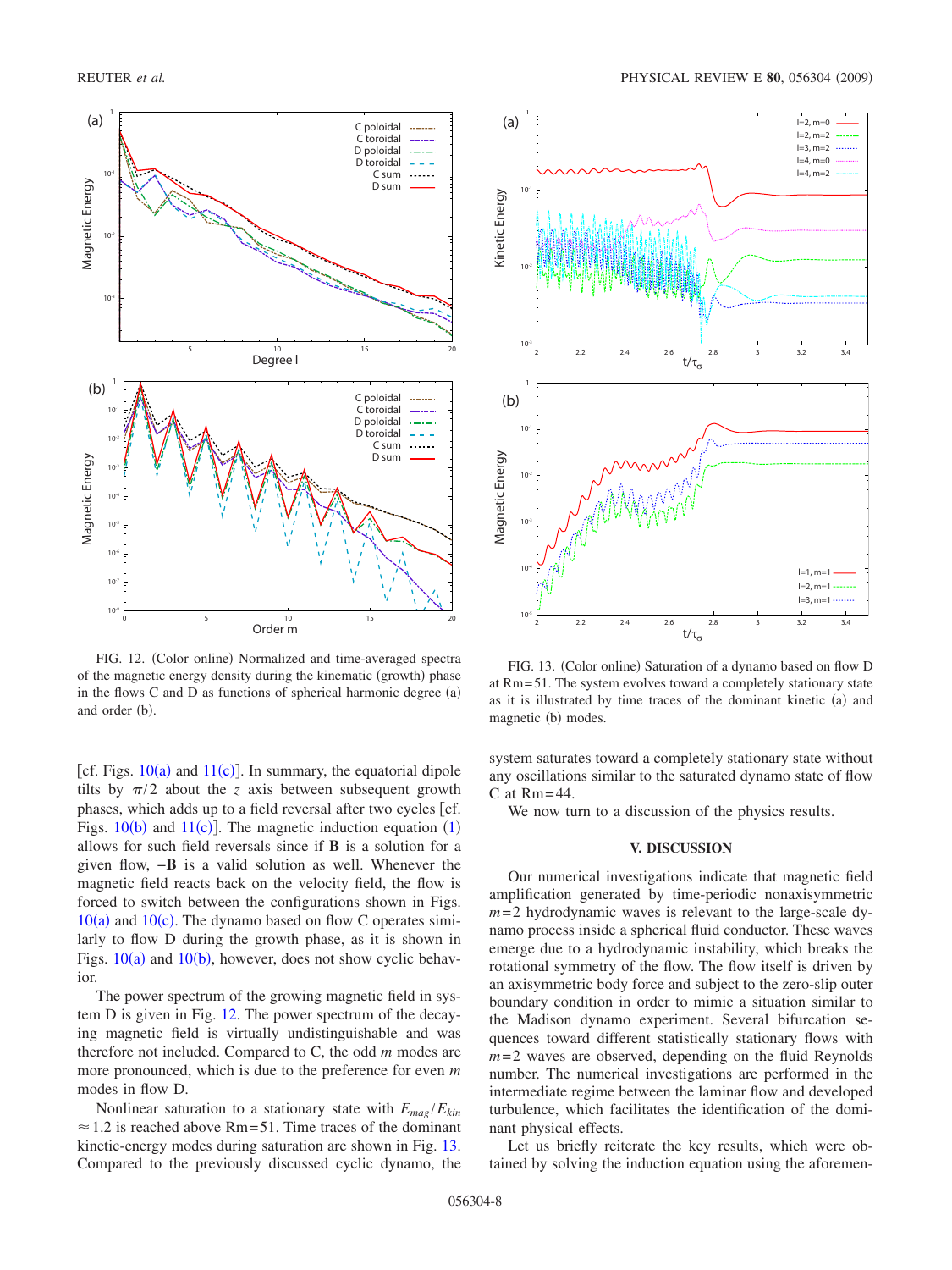tioned subturbulent flows. At a given magnetic Reynolds number, the time-averaged flows as well as snapshots of the flows are not dynamos, whereas the time-dependent flows with wave motion do show dynamo action. By variation in the wave frequency, maxima in the efficiency of the dynamo process are identified, as well as the breakdown of the dynamo for frequencies, which are too low or too high. Moreover, one of the several possible statistically stationary states of the flow shows cyclic dynamo action. We find that the transitions between magnetic field growth and decay crucially depend on the phase angle between characteristic oscillations in the velocity and magnetic energy modes, which translates to changes in the relative alignment of the fields in physical space. Hence, system D is different from the selfkilling dynamos, which have been found previously  $\lceil 20, 21 \rceil$  $\lceil 20, 21 \rceil$  $\lceil 20, 21 \rceil$  $\lceil 20, 21 \rceil$  $\lceil 20, 21 \rceil$ .

These phenomena are symptomatic of dynamo action based on non-normal growth  $[16]$  $[16]$  $[16]$ . Non-normal growth refers to perpetual growth due to the mixing of nonorthogonal eigenstates of the time-dependent linear operator  $\mathcal{L}(t)$  of the induction equation, which can formally be written as  $\partial \mathbf{B}/\partial t$  $= \mathcal{L}(t)$ **B**. If the time dependence in  $\mathcal{L}(t)$  given by a nonstationary flow is adequate, perpetual growth of magnetic field modes is possible even if the magnetic field would decay in the absence of time dependence. Such mixing of nonorthogonal eigenstates was shown to act as an efficient driver for dynamo action in Ref.  $[16]$  $[16]$  $[16]$ , thereby, identifying a novel dynamo mechanism different from Lagrangian chaos or the  $\alpha$ -effect. Using an infinite two-dimensional periodic drifting velocity field, which is no dynamo without drift at a given Rm, it was demonstrated that the velocity field supports magnetic field growth for drift velocities not being too fast or too slow. The analogy between our results and the results presented in Ref.  $\lceil 16 \rceil$  $\lceil 16 \rceil$  $\lceil 16 \rceil$  strongly supports the conjecture that non-normal growth is responsible for the magnetic field generation in the *s*2*t*2 flow with wave motion. Interestingly, flow C exhibits a wave frequency close to a maximum in dynamo efficiency (cf. Fig.  $6$ ). This happens by chance since the wave feature is a hydrodynamic phenomenon and, hence, is independent of a weak seed magnetic field.

The observed saturation of the *s*2*t*2 dynamo to a state without wave motion confirms the relevance of the adjustment of the wave frequency during the saturation process  $[16]$  $[16]$  $[16]$  (cf. Fig. [13](#page-7-2)).

Increasing the Reynolds number above 125 leads to a superposition and interaction of the *m*= 2 waves with structures at larger wave numbers. Turbulence develops, which manifests itself in an increase in the critical magnetic Reynolds number  $Rm_c(Re)$ , as it was shown numerically for  $s2t2$  systems  $\left[13-15\right]$  $\left[13-15\right]$  $\left[13-15\right]$ . This increase in the stability curve due to turbulence is a big challenge for laboratory dynamo experiments, which use simply connected flows  $[3-8]$  $[3-8]$  $[3-8]$ . Liquid sodium, which is preferred as a working fluid, has a magnetic Prandtl number Pm=Rm/Re on the order of  $10^{-5}$  [[19](#page-9-14)]. Hence, in order to achieve magnetic Reynolds numbers sufficiently large for self-excitation, the experimental flows are vigorously turbulent with Reynolds numbers  $Re > 10^5$ , inaccessible to any numerical simulation. Therefore, only extrapolations of  $Rm_c(Re)$  can be done. In numerical studies of dynamos with  $Pm<1$  conducted in infinite periodic boxes, which are usually computationally less expensive than simulations in spherical geometry but lack realistic boundary conditions, the stability curve  $Rm_c(Re)$  was shown to exhibit a saturation to a plateau after an initial increase for large-scale dynamos  $[9-12]$  $[9-12]$  $[9-12]$ , and similarly for the fundamentally different small-scale dynamo driven by nonhelical random forcing (cf.  $[22]$  $[22]$  $[22]$  and the references therein). In spherically bounded large-scale dynamos, such as the system we are focusing on in the present study, the question if and at which level the dynamo threshold saturates to a plateau at large Re has yet to be investigated. Our study shows that field generation due to wave motion is important in the context of the dynamo instability. Beneficial effects are shown to exist in the subturbulent regime at low Reynolds numbers of about 100. The question most interesting to experimenters is, of course, if these results can be transferred to laboratory dynamos. Simulation results obtained for Reynolds numbers above 1000 are encouraging since we still find a pronounced peak at  $m=2$  in the spectra of turbulent velocity fields. This indicates that remnants of the  $m=2$  waves could be present in the form of coherent structures in experimental flows and potentially act as a driver for magnetic field growth. A modification one might suggest in order to exploit the findings of this paper to improve *s*2*t*2 setups is the installation of deflector baffles in front of the impellers designed to force flow components with  $m=2$  symmetry on top of the axisymmetric background flow. These baffles could then be rotated about the impeller axis at variable frequency, which would allow to search for an optimum in frequency similar to the study presented in Fig. [6.](#page-4-0)

Growing and transiently decaying magnetic solutions are supported by the flow D. The question if the magnetic field grows is related to an alignment problem of the velocity and magnetic fields. The configuration of **v** and **B** depicted in Figs.  $10(c)$  $10(c)$  and  $10(d)$  constitutes a poor state vector of the system since subsequently applying the linear operator  $\mathcal{L}(t)$ of the induction equation on **B** in order to evolve the system forward in time—which is done by the numerical code causes the magnetic field to decay. Note that the time dependence of  $\mathcal{L}(t)$  is given by the temporal evolution of the velocity field starting from the configuration shown in Fig. [10](#page-6-1)(c). The modification of the flow during the transition from growth to decay is certainly caused by the Lorentz force; however, the reason for the rotation of the magnetic dipole during the transition from decay to growth is not obvious. Slow diffusion of the magnetic field into the preferred position, which is then amplified to finally take over, is a possible explanation.

Let us finally discuss the relation of the cyclic dynamo D to the competing axial and transverse dipole modes, which are reported for an  $s2t2$  flow in [[14](#page-9-15)]. Reference [14] describes the generation of an axisymmetric magnetic field component via nonaxisymmetric turbulent fluctuations in the presence of an axisymmetric *s*2*t*2 background flow. It is shown that, first, an equatorial dipole magnetic field is generated, which creates via Lorentz braking an  $m=2$  velocity field component, which in turn generates the  $m=0$  magnetic field. In the following, the  $m=0$  and  $m=1$  magnetic modes compete via a modulation of the amplitude of the  $m=2$  velocity mode. However, these competing modes are fundamentally different from the cyclic dynamo D, which is pre